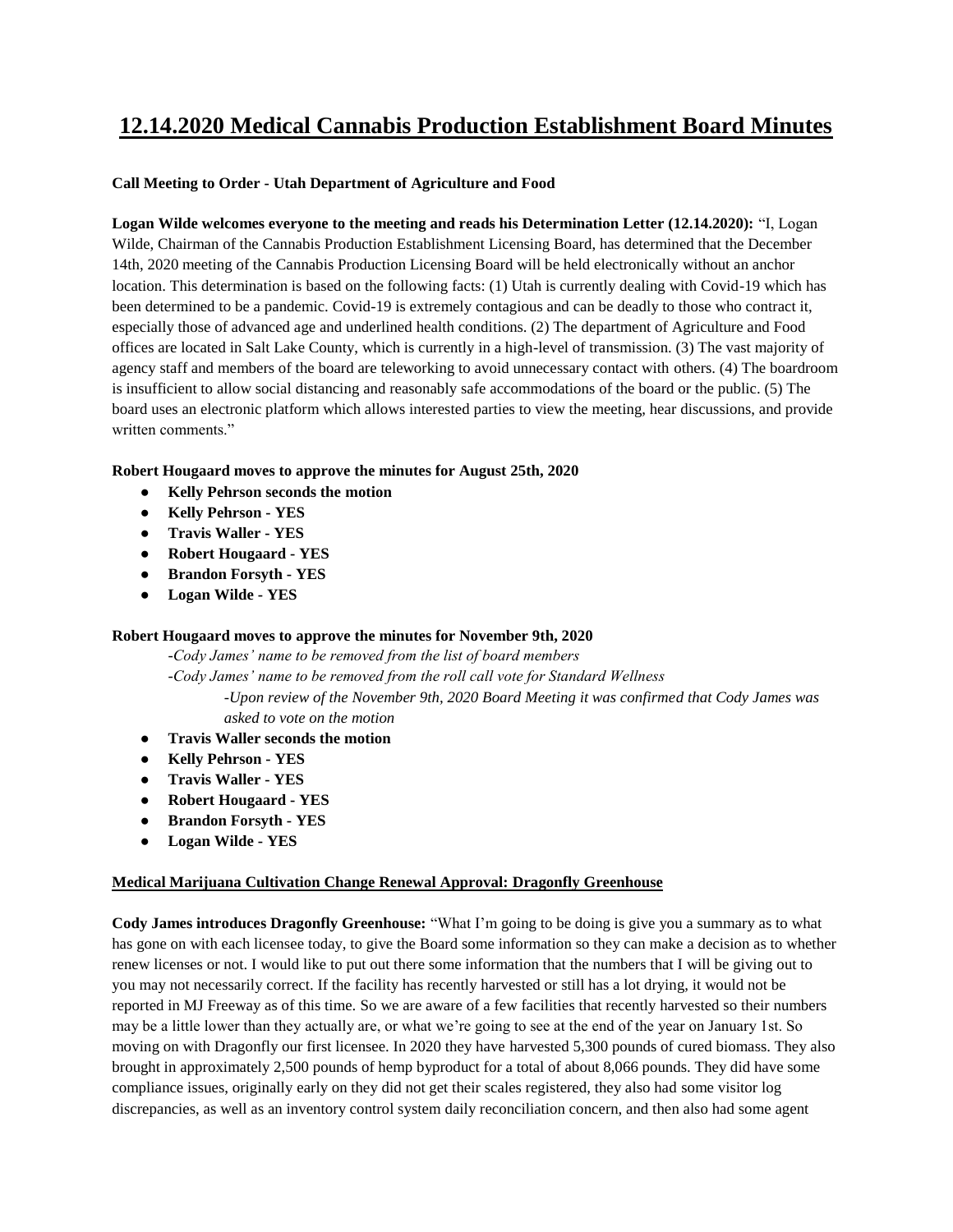cards that were not sent back to the department as quickly as they should have been. I would like to go on to say that they worked with us very well on this. They were open to us talking and looking at things, and all of these situations were very easily remedied. We were able to find what the reasons were and they were mistakes that happen but nothing that was major in any way. Reading their application for 2021, their production could increase from as little as 5% all the way up to 69% from the 2020 biomass that they produced so far. This is all based on their Phase 2 and when that comes complete. Earlier this year they asked to extend their Phase 2 into a couple of different sections, so Dragonfly's Phase 2 will be completed, as I mentioned, in two steps. Part 1 being in the spring of 2021 when that will be done, and Part 2 in the fall of 2021. Again, based on the need for supply and demand they could possibly increase up to 69% of what they will produce in 2021. I'd like to report that Dragonfly did meet, actually exceed, their requirements from the original RFT and any production that they laid out at that time, and for the reasons that I mentioned above, that the Department of Agriculture and Medical Cannabis Program does recommend renewal of Dragonfly's Medical Cannabis Cultivation License. If the board decides to do so we will verify that they continue to meet our licensing criteria prior to sending them the 2021 license."

**Narith Panh presents Dragonfly's proposal:** "We will be completing Phase 2 Part 1 of our original plan submitted on August 7th, and that will be an additional hallway that adjoins Building A to Building B. In that hallway, we will also have two additional grow rooms that will be operational. That will increase our capacity to an average of 560 pounds of usable biomass per room. In addition to our outdoor greenhouse facility, we submitted on October 34rd an updated layout plan which details *(unintelligible due to interruption)* and that will take us about 3 months to complete. And that outdoor greenhouse will allow us to produce at a cheaper cost and allow us to take most of that useable biomass into distillate. So that way we can preserve our indoor grow room for highly controlled, highquality, medical cannabis that will go mainly to flower. So that will obviously increase our capacity, and at that stage, we will be able to produce 500 to 600 pounds of usable biomass per month in 2021. And that's a 50% production capacity of our \$100,000 license. So those were the details that Dragonfly wanted to present to the board and we are prepared to answer any questions you have."

- **Logan Wilde opens it to the Cannabis Production Establishment Board Questions; there were no questions and Board Questions were closed.**
- **Logan Wilde opens to Public Comment; no comets were posted and Public Comment was closed.**
- **Travis Waller moves to approve Medical Marijuana Cultivation Change Renewal Approval: Dragonfly Greenhouse**
	- **Robert Hougaard seconds the motion**
	- **Kelly Pehrson - YES**
	- **Travis Waller - YES**
	- **Robert Hougaard - YES**
	- **Brandon Forsyth - YES**
	- **Logan Wilde - YES**

#### **Medical Marijuana Cultivation Change Renewal Approval: Harvest of Utah LLC**

**Cody James introduces Dragonfly Greenhouse:** "Just a reminder, these amounts that I am going to state may not necessarily be correct come the end of the year. There could be, at this facility, may have recently done a harvest or is about to do a harvest that will up these biomass numbers. Harvest of Utah to date has produced 195 pounds of cured biomass. First, they went through a change prior to the board being in existence, decreasing production and grow area. Then more recently, a couple of months ago, they went back to the board to increase their production into the future. Compliance issues, much like the others, visitor logs, maintenance issues, employee agent cards not necessarily getting back to us in some cases, and then the disposal plan would not necessarily be up to our standards.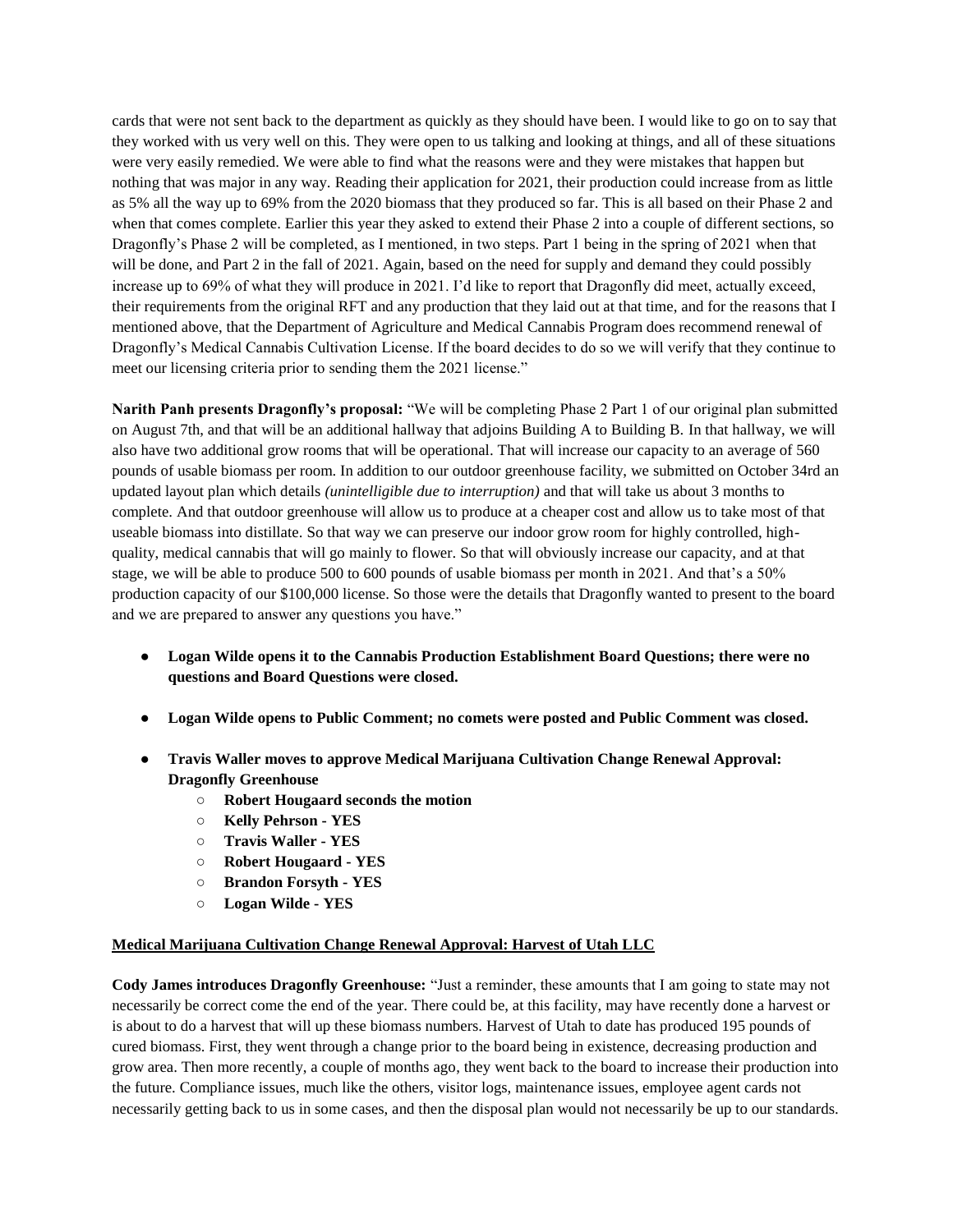They worked with us to make sure that they changed their disposal plan to meet the standards that the department requested. Again, they worked well with us in that manner. Harvest of Utah planned 2021 production in their application is stated to increase 162% from what has been produced in 2020. Harvest of Utah plans are to build out a larger location, the plans are to be finished in 2022. This will allow the production to increase by 8 times what their 2021 production is stated to be. Based on those situations I would like to add one thing to my summary about Harvest of Utah. Although they are meeting their obligations for production based on their agreements and change of operation plans for 2021, we would like to see them move as quickly as they can to help meet the projected supply needs that the state is seeing there. With that being said we, as a program, do recommend the renewal of Harvest of Utah's Medical License. We will, again, make sure that they meet all requirements to get that license before we hand that over to them for the 2021 calendar year."

**Britney Hunter presents Harvest of Utah proposal:** "I will pass that message along, as far as your recommendation that Phase 2 plan moves along a little bit quicker. I think I understood that right, just that you are recommending that we get our license renewed but would like to see the process of our expansion move a bit quicker. So I will pass that along to the rest of the Harvest team. I think that's all I have. I know I looked through the application and I did notice that one of our employees was missing from the list, someone we have hired recently, but everything else should be accurate. As far as pesticides that we use and things like that are included in the application, any changes that I make after that I have always reported to the state Pesticide Program coordinator. That list is accurate to what I have been using right now. If there are no other questions that's all I had to add."

- **Logan Wilde opens it to the Cannabis Production Establishment Board Questions; there were no questions and Board Questions were closed.**
- **Logan Wilde opens to Public Comment; no comets were posted and Public Comment was closed.**
- **Robert Hougaard moves to approve Medical Marijuana Cultivation Change Renewal Approval: Harvest of Utah**
	- **Travis Waller seconds the motion**
	- **Kelly Pehrson - YES**
	- **Travis Waller - YES**
	- **Robert Hougaard - YES**
	- **Brandon Forsyth - YES**
	- **Logan Wilde - YES**

#### **Medical Marijuana Cultivation Change Renewal Approval: Medical Cannabis LLC**

**Cody James introduces Medical Cannabis LLC:** "For Medical Cannabis, again just a reminder to the public and to the board, that these numbers that I'm going to be giving can change over the next couple of weeks. Harvest so far to date for Medical Cannabis LLC in 2020 they have produced 1,859 pounds cured biomass. Their compliance issues again were registered scales, some security issues, and the visitor logbook. All of that was taken into account and we've discussed all these issues with Medical Cannabis. The registered scales were an easy fix, security issues were fixed, and again the visitor logbook was an easy situation based on the buildout that was happening at the time. They were very easy to work with, they were very willing to work with us in all ways in that manner. Plant production for 2021 actually increases their current biomass produced in 2020 by 180%. Medical Cannabis LLC received approval from the board to increase their grow area by 20% for 2021 earlier this past year. By March their indoor portion of that will reach quite a large area equaling almost half of their grow that they're allowed to do when it comes to the entire 100,000 square feet of indoor. Their plan also allows for outdoor grow up to, with the 20%, 2.4 acres, and they reserve that right to do that based on the board's recommendation and are happy to use all of that to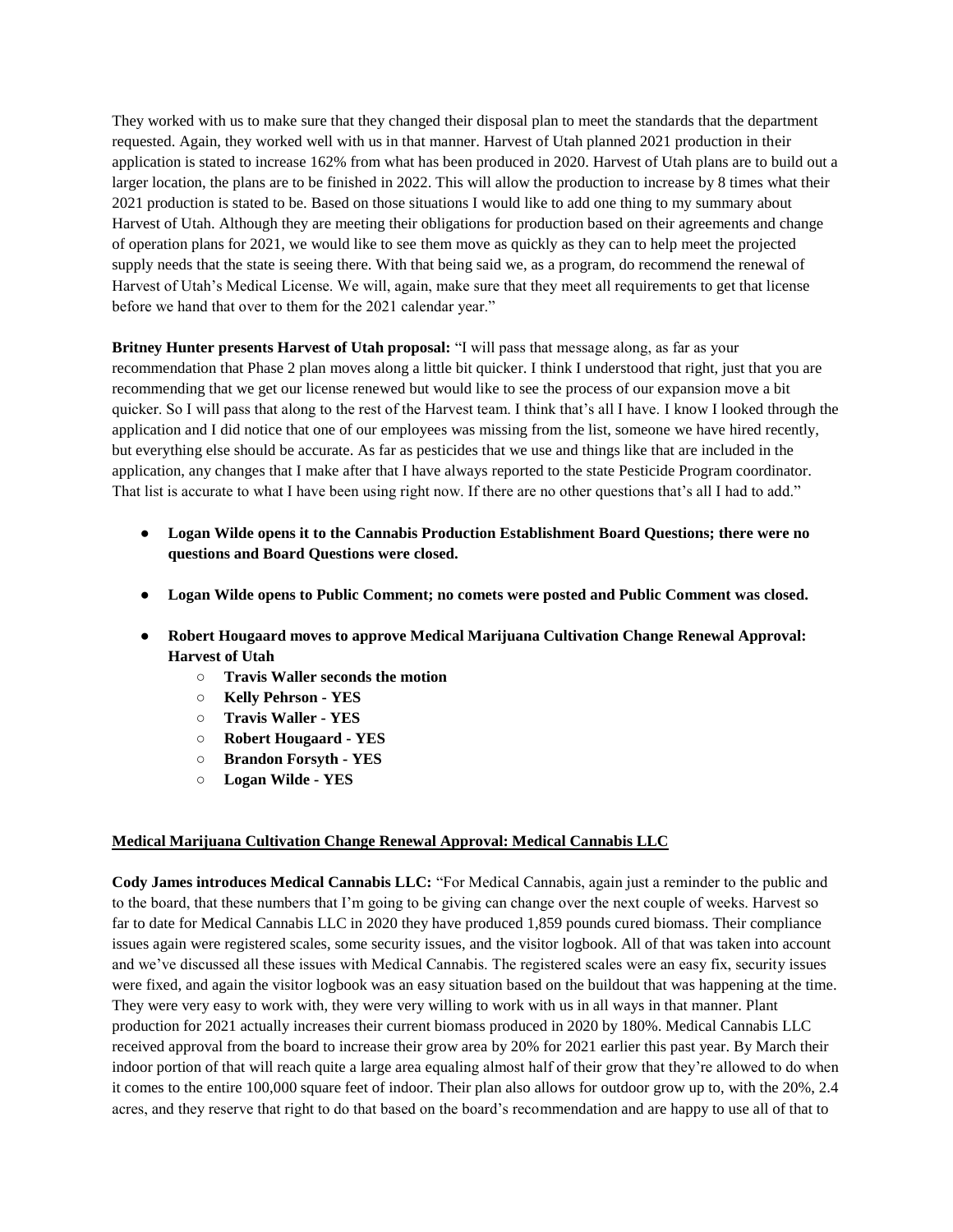produce based on industry needs. Medical Cannabis LLC has not only met the criteria they laid out in their RFP but has exceeded that, as well as been a good player in the industry so far this year. For those reasons, the program recommends the renewal of Medical Cannabis LLC license for 2021. Again we will verify that they meet all those license criteria."

**Tyler Lang presents Medical Cannabis LLC proposal:** "The only thing that I can add to that is we're on track to finish our 30,00 square foot buildout by the end of this month or middle of next month at the latest, as we should start production the same day."

- **Logan Wilde opens it to the Cannabis Production Establishment Board Questions; there were no questions and Board Questions were closed.**
- **Logan Wilde opens to Public Comment; no comets were posted and Public Comment was closed.**
- **Kelly Pehrson moves to approve Medical Marijuana Cultivation Change Renewal Approval: Medical Cannabis LLC** 
	- **Robert Hougaard seconds the motion**
	- **Kelly Pehrson - YES**
	- **Travis Waller - YES**
	- **Robert Hougaard - YES**
	- **Brandon Forsyth - YES**
	- **Logan Wilde - YES**

#### **Medical Marijuana Cultivation Change Renewal Approval: Standard Wellness of Utah**

**Cody James introduces Standard Wellness of Utah:** "Again, just a reminder that these numbers that I am about to present could change in the coming weeks. Standard Wellness, to date in 2020, has produced 193.4 pounds of cured biomass. They did have a recent change request to begin increasing their ability to grow in a larger capacity on a temporary basis. Standard Wellness, as well as many of the others, started the program without some registered scales, an easy fix for them to be able to get those scales registered and move forward with that. That was the only compliance issue that we ran into this year. In 2021 production amounts are projected to increase by 200% from the current 2020 numbers that I just presented. Their plans are to build out a permanent location to be finished at the end of 2021, allowing for at least 12 times their current grow area. Keeping all this in mind, Standard Wellness of Utah is currently meeting the obligations of production laid out to us and approved, especially since their change in operation was approved, however, the board would like them to move quicker to produce more in order to help the projected supply needs that the state is seeing. With that being said, taking everything into account, we do recommend the renewal of Standard Wellness of Utah for 2021. We will verify that they meet all the criteria prior."

**Scott Ericson presents Standard Wellness of Utah proposal:** "I don't have much to add, but we are moving as quickly as we can to add both a short-term facility while we're going through construction for increasing capacity, as well as finishing a state of the art facility towards the end of 2021. So we will move as fast as we possibly can on that and look forward to continuing to provide high-quality cannabis products to patients in the state."

● **Logan Wilde opens it to the Cannabis Production Establishment Board Questions; Q. Kelly Pehrson asks if they have begun construction given that the original plans were changed to the current ones.** 

**A. Scott Ericson states that they have not started yet but they plan to once the ground thaws in late spring.** 

**Q. Kelly Pehrson asks if they have all the correct building permits for the process.**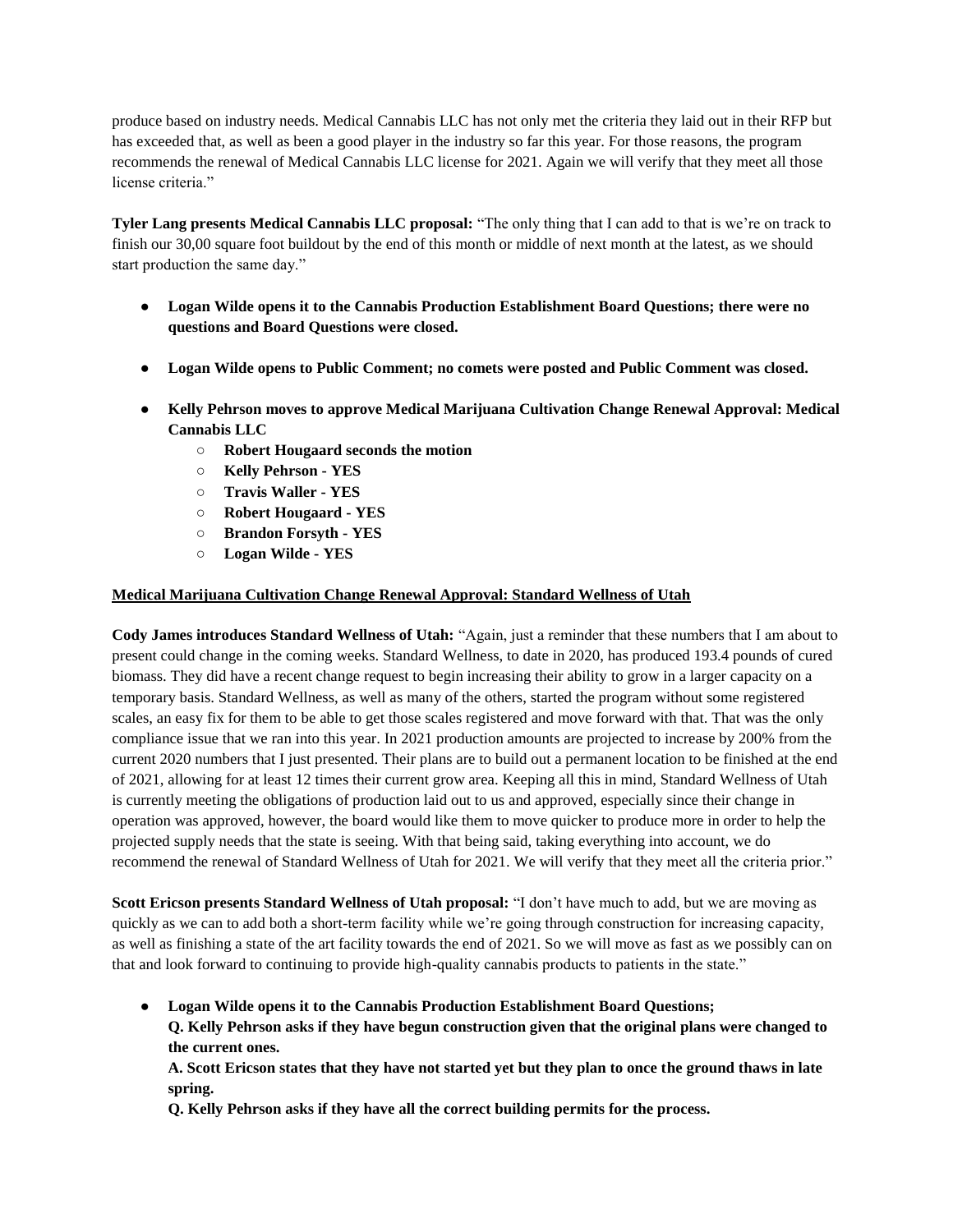**A. Scott Ericson states that they have been working with the city and that they should have the permits shortly.** 

- **Logan Wilde opens to Public Comment; no comets were posted and Public Comment was closed.**
- **Travis Waller moves to approve Medical Marijuana Cultivation Change Renewal Approval: Standard Wellness of Utah LLC**
	- **Robert Hougaard seconds the motion**
	- **Kelly Pehrson - YES**
	- **Travis Waller - YES**
	- **Robert Hougaard - YES**
	- **Brandon Forsyth - YES**
	- **Logan Wilde - YES**

#### **Medical Marijuana Cultivation Change Renewal Approval: True North of Utah**

**Cody James introduces True North of Utah:** "Again, numbers that I am presenting can change in the coming weeks. True North of Utah to date has harvested 1,528 pounds of cured biomass according to our track and trace program. A couple of compliance issues at their temporary location were a couple of security concerns, visitor logbook concerns, some reconciliation of the inventory in the ICS, and again some discarded agent cards that should have come back to the Department of Agriculture. In working with the company it was easy to see what had happened, they were easy fixes. Security requirements were changed at the temporary facility and now are good at the more permanent facility that they have as well. They were good to work with in all those aspects. Reading their application for 2021, their plans are to increase production by 432% from what has been currently produced in cured biomass in 2020. I mentioned the permanent location, True North has moved to their permanent location just in the last couple of months and is currently still growing as they kind of ramp down at their temporary location at this time. I am happy to report that True North has met and actually exceeded what they said they were going to be able to produce in 2020, and for all those reasons the program recommends the renewal of Truth North of Utah Cannabis Cultivator License for 2021."

**Cody Phillips presents True North of Utah proposal:** "A little update from us, as we are in production here at our location in Brigham City, we will be phasing out our Plymouth location by the end of February and our building is nearly complete for the first state of the art greenhouse in Brigham City. The first harvest coming out of this greenhouse by the end of December."

- **Logan Wilde opens it to the Cannabis Production Establishment Board Questions; there were no questions and Board Questions were closed.**
- **Logan Wilde opens to Public Comment; no comets were posted and Public Comment was closed.**
- **Brandon Forsyth moves to approve Medical Marijuana Cultivation Change Renewal Approval: True North of Utah**
	- **Robert Hougaard seconds the motion**
	- **Kelly Pehrson - YES**
	- **Travis Waller - YES**
	- **Robert Hougaard - YES**
	- **Brandon Forsyth - YES**
	- **Logan Wilde - YES**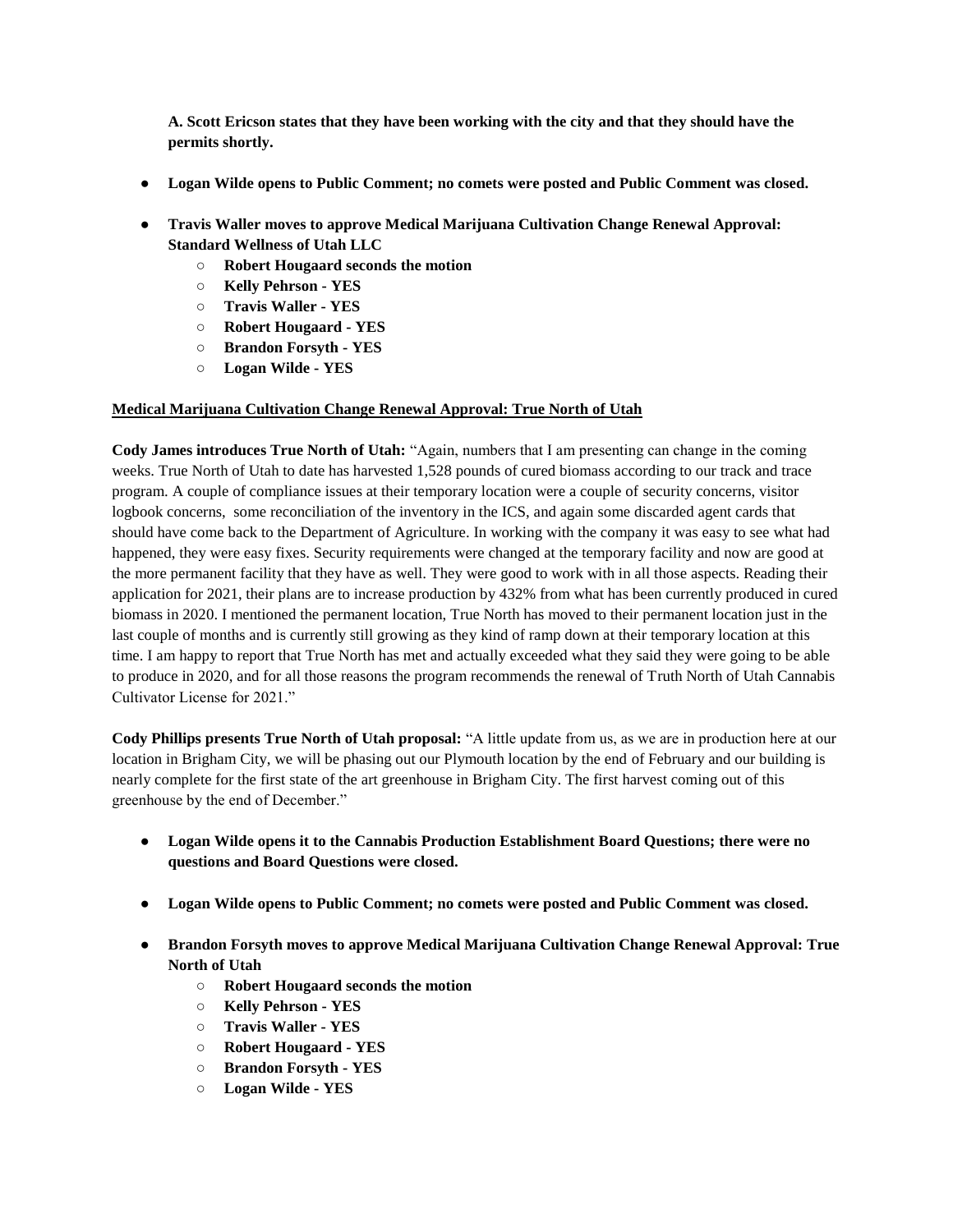#### **Medical Marijuana Cultivation Change Renewal Approval: Tryke Companies LLC**

**Cody James introduces Tryke Companies LLC:** "Again, numbers that I am presenting can change in the coming week. Tryke has produced 1,777 pounds of cured biomass according to our track and trace system so far in 2020. There were a few compliance concerns, there was a small inventory discrepancy with plants moving from one room to others, we need to track that and get that taken care of with our inspectors on-site at that time. Then there was some confusion with the agent cards, they were very easy to work with and to see what had happened, obviously with the entirety of the industry there has been some turn over in some form or another, so agent cards kind of got mixed in the middle. That was very easy to get that taken care of and to see what had happened. For 2021 their plans are to increase production by about 360% over what they have currently produced in 2020. Tryke is currently doubling their grow area at this time, I believe they have about a third of that second half already in production, if not maybe two thirds. The entire expansion should be done around January, enabling them to increase their production by that amount based on everything that we've seen and looked at at Tryke. Again, Tryke is another one of our licensees that has not only met but exceeded what they had laid out in their plans. They have been very good to work with in all aspects and keeping in touch with us on any concerns they may have. So for those reasons above our program does recommend the renewal of Tryke Companies Medical Cannabis Cultivation License for 2021. Again we will continue to verify that they meet all of the licensing criteria before handing the license over to them at the beginning of the year."

**Randall Gleave presents Tryke Companies LLC proposal:** "We have completed building out our complete Phase 1, which will allow us to have a 300% increase of our grow. We already have plants in all those rooms as of to date, and those harvests will start coming down pretty much a harvest a week starting December 29th. Other than that thank you, it's a wonderful program and we're grateful to be here in Utah."

- **Logan Wilde opens it to the Cannabis Production Establishment Board Questions; there were no questions and Board Questions were closed.**
- **Logan Wilde opens to Public Comment; no comets were posted and Public Comment was closed.**
- **Robert Hougaard moves to approve Medical Marijuana Cultivation Change Renewal Approval: Tryke Companies LLC**
	- **Brandon Forsyth seconds the motion**
	- **Kelly Pehrson - YES**
	- **Travis Waller - YES**
	- **Robert Hougaard - YES**
	- **Brandon Forsyth - YES**
	- **Logan Wilde - YES**

#### **Medical Marijuana Cultivation Change Renewal Approval: Wholesome Ag**

**Cody James introduces Wholesome Ag:** "Again, numbers that I am presenting can change in the coming week, and this is a company that we know for a fact will be increasing that number in the coming weeks prior to December 31st. Wholesome Ag to date in 2020 according to our track and trace system has produces 82 pounds of cured biomass. They did have some change requests earlier in the year to lower their grow area as well as their amounts but then have come back recently to increase those as well in the same year, which was approved by the board. There were just a couple of compliance concerns, unfortunately, this company had to move around a little bit and there were a few bumps in the road, but our compliance concerns that we saw at their facilities as we were going was a lack of lighting in one aspect and a lack of storage. They're easily fixable and now that they're in their facilities that they're growing at the concerns are not a problem by any means. 2021 plans for Wholesome Ag are to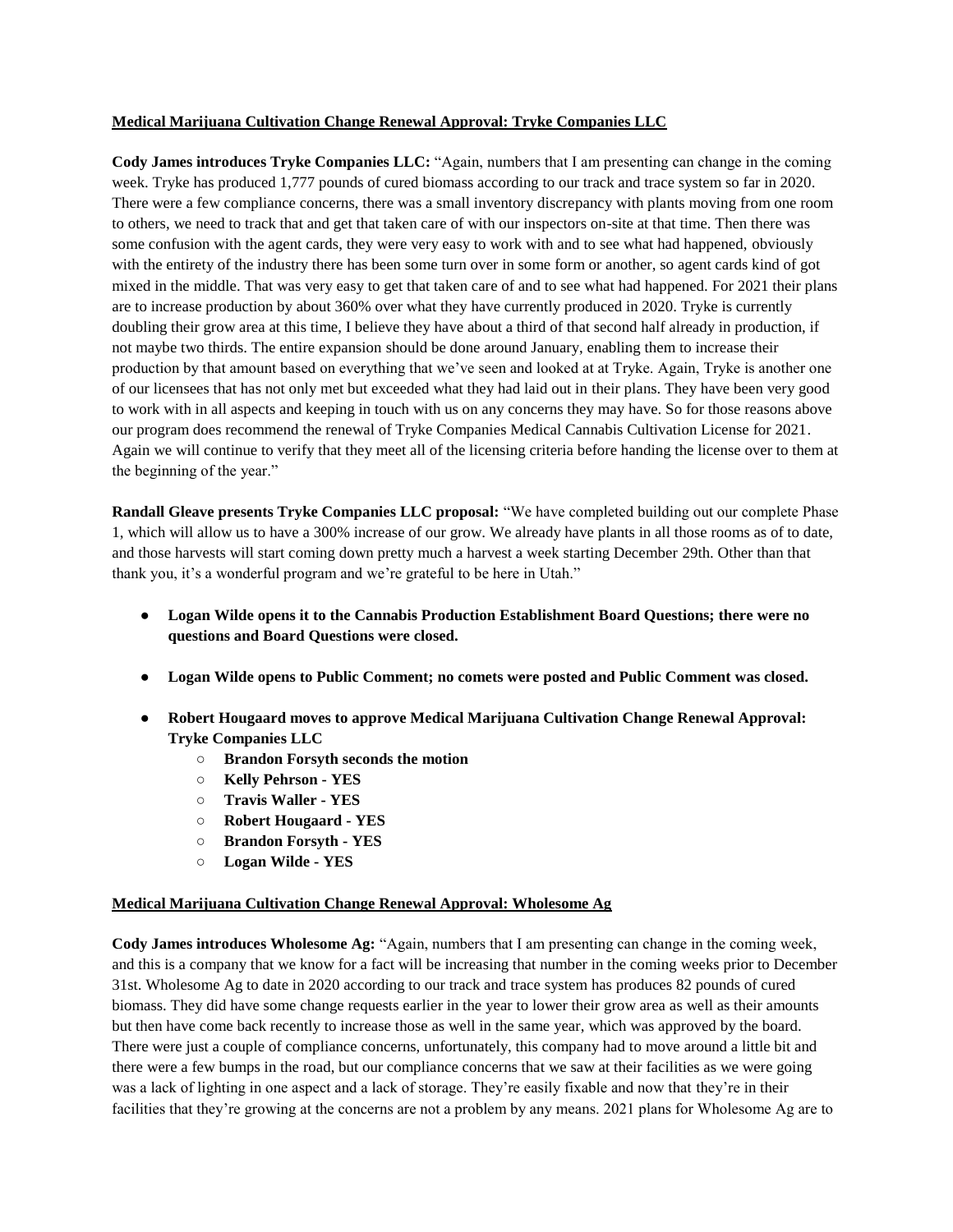increase production by over 500% over the reported amount of 2020, which is the 82 pounds so far. That number will increase. Wholesome Ag is currently growing in two separate locations, one with a larger grow and then another one that's a bit smaller. Their application calls for a double in production starting in the April timeframe from what they believe they are currently producing starting this month, so we are happy to hear that that is in their plans. They are starting to look like and shoulder after this upcoming harvest or the next couple of weeks to start to be meeting their obligations for production that were approved by the board most recently. However, as we've mentioned a few times before, we would like them to move quicker with that and help meet the projected supply needs of the state's Medical Cannabis needs. With that being said and everything we've looked at, we do recommend Wholesome Ag continues as a Medical Cultivation Licensee of 2021 with the board's approval for renewal. Again, we'll continue to check with them that they meet all criteria for licensing as far as regulations go."

**Q. Kelly Pehrson asks what the approved date for Wholesome Ag's Phase 2 is.**

**A. Cody James states that the date is in March.**

**Q. Kelly Pehrson asks if the 500% increase is Phase 2 of Phase 3.**

**A. Cody James states that the overall year of 2021 will see that 500% increase over the 82 pounds produced already.**

**Dj Schanz presents Wholesome Ag proposal:** "We're excited to finally be at our long-term facility to be able to produce a significant amount of medical-grade cannabis for the patients of Utah, and looking forward to a very productive program here in the near future."

● **Logan Wilde opens it to the Cannabis Production Establishment Board Questions; Q. Robert Hougaard asks if Wholesome Ag is currently in harvest or if they need more time to process the grow.** 

**A. Dj Schanz states that they anticipate harvesting next week somewhere between 200 to 400 pounds of biomass.** 

- **Logan Wilde opens to Public Comment; no comets were posted and Public Comment was closed.**
- **Kelly Pehrson moves to approve Medical Marijuana Cultivation Change Renewal Approval: Wholesome Ag**
	- **Travis Waller seconds the motion**
	- **Kelly Pehrson - YES**
	- **Travis Waller - YES**
	- **Robert Hougaard - YES**
	- **Brandon Forsyth - YES**
	- **Logan Wilde - YES**

#### **Medical Marijuana Cultivation Change Renewal Approval: Zions Cultivars**

**Cody James introduces Zion Cultivators:** "This is a company that we know just recently harvested and is in the process of drying, so this number I'm reporting is actually going to increase tremendously as it updates in our track and trace system. So far for Zions Cultivars in 2020 we have reported to us 60 pounds of cured biomass has been produced in 2020. Compliance issues that we've seen and I believe that at least one of these was at their older location, there were some visitor log issues, as well as a single camera that was not working as it should. All of those have been fixed. Zions Cultivars has done an outstanding job in making sure that their visitor's log is pretty hightech, so that's not necessarily a problem any longer. For 2021 their plans are to produce about 5200% more than the reported number from 2020, again keep in mind that that 160 pounds is going to increase more but I'm basing that increase on what I have reported here. Zions Cultivars is currently growing in two locations and they received approval a month ago to add 20% more to their grow area for 2021. They will be one of the few that is above the